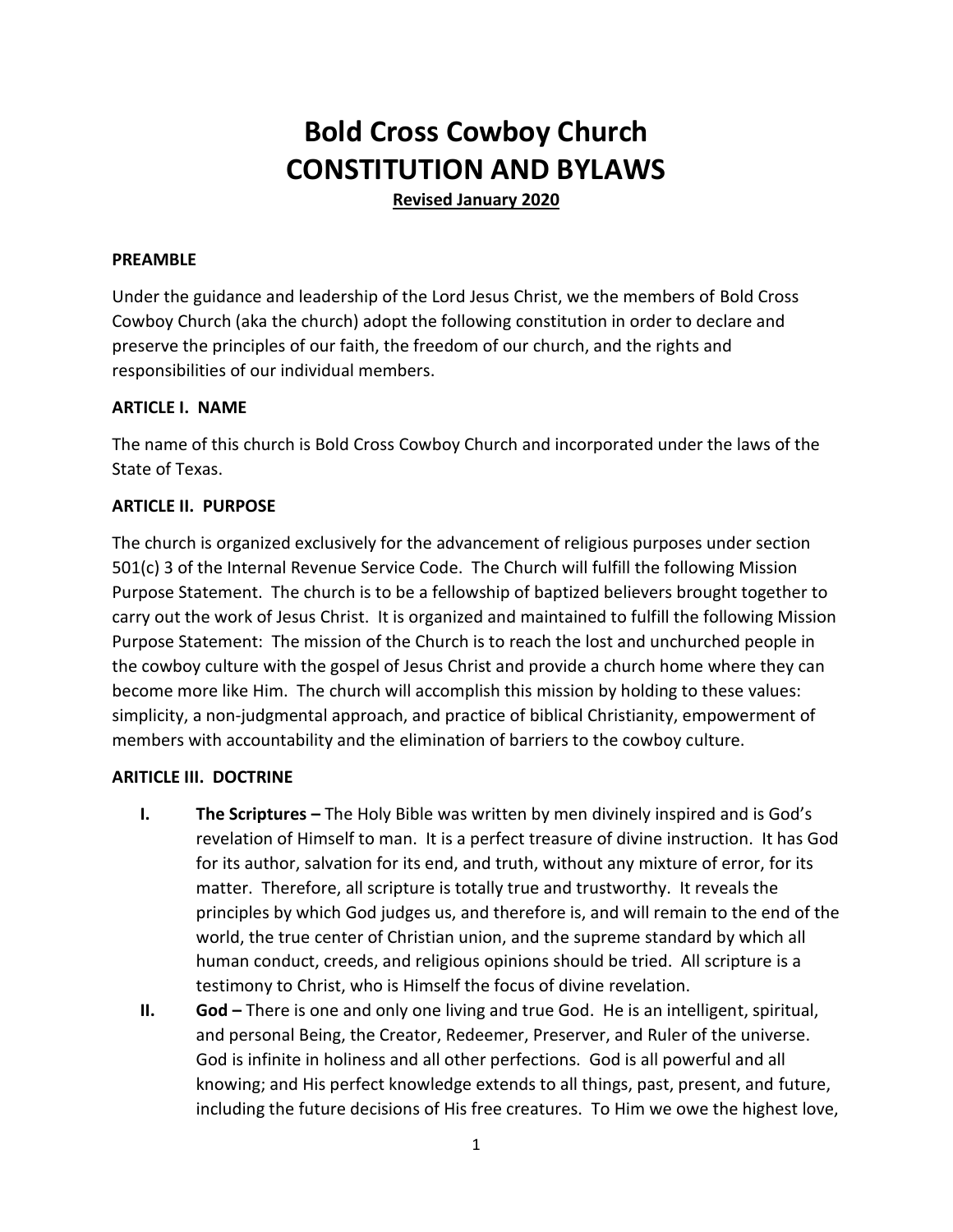reverence, and obedience. The eternal triune God reveals Himself to us as Father, Son, and Holy Spirit, with distinct personal attributes, but without division of nature, essence, or being.

- **A. God the Father –** God as Father reigns with providential care over His universe, His creatures, and the flow of the stream of human history according to the purposes of His grace. He is all powerful, all knowing, all loving, and all wise. God is Father in truth to those who become children of God through faith in Jesus Christ.
- **B.** God the Son Christ is the eternal Son of God. He is the visible image of the invisible God, the first born over all creation (Col. 1:15); conceived of the Holy Spirit and born of the Virgin Mary. Jesus perfectly revealed and did the will of God, taking upon Himself human nature with its demands and necessities and identifying Himself completely with mankind yet without sin. He honored the divine law by His personal obedience, and in His substitutionary death on the cross He made provision for the redemption of men from sin. He was raised from the dead with a glorified body and appeared to His disciples as the person who was with them before His crucifixion. He ascended into heaven and is now exalted at the right hand of God where He is the One Mediator, fully God, fully man, in whose Person is effected the reconciliation between God and man. He will return in power and glory to judge the world and to consummate His redemptive mission. He now dwells in all believers as the living and ever-present Lord.
- **C.** God the Holy Spirit The Holy Spirit is the Spirit of God, fully divine. He inspired holy men of old to write the scriptures. Through His Light He enables men to understand truth. He exalts Christ. He convicts men of sin, of righteousness, and of judgment. He calls men to the Savior and through confession and belief He causes one to be Born Again. He baptizes every believer into the Body of Christ. He cultivates Christian character, comforts believers, and bestows the spiritual gifts by which they serve God through His church. He seals the believer unto the day of final redemption. His presence in the Christian is the guarantee that God will bring the believer into the fullness of the stature of Christ. He enlightens and empowers the believer and the church in worship, evangelism, and service.
- **III.** Man Man is the special creation of God, made in His own image. He created them male and female as the crowning work of His creation. The gift of gender is thus part of the goodness of God's creation. In the beginning man was innocent of sin and was endowed by his Creator with freedom of choice. By his free choice man sinned against God and brought sin into the human race. Through the temptation of Satan man transgressed the command of God and fell from his original innocence whereby his posterity inherit a nature and an environment inclined toward sin. Therefore, as soon as they are capable of moral action, they become transgressors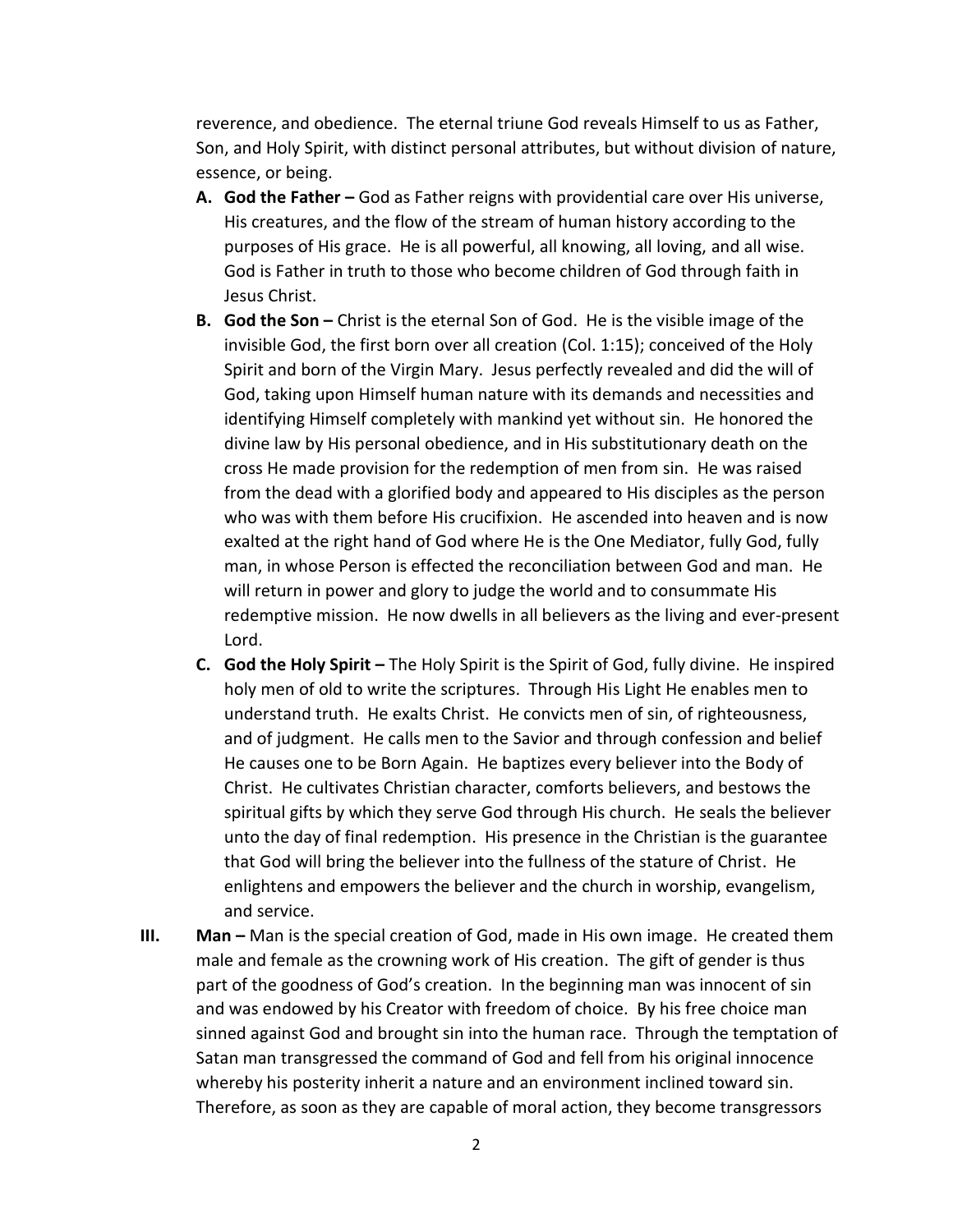and are under condemnation. Only the grace of God can bring man into His holy fellowship and enable man to fulfill the creative purpose of God. The sacredness of human personality is evident in that God created man in His own image, and in that Christ died for man; therefore, every person of every race possesses full dignity and is worthy of respect and Christian love.

- **IV.** Salvation Salvation involves the redemption of the whole man and is offered freely to all who accept Jesus Christ as Lord and Savior, who by His own blood obtained eternal redemption for the believer. In its broadest sense salvation includes justification, sanctification, and glorification. There is no salvation apart from personal faith in Jesus Christ as Lord.
	- **A.** To be "Born Again" is a work of God's grace whereby believers become new creatures in Christ Jesus. It is a change of heart brought by the Holy Spirit through conviction of sin, to which the sinner responds in repentance toward God and faith in the Lord Jesus Christ. Repentance and faith are inseparable experiences of grace. Repentance is a genuine turning from sin toward God. Faith is the acceptance of Jesus Christ and commitment of the entire personality to Him as Lord and Savior.
	- **B.** Justification is God's gracious and full acquittal upon principles of His righteousness of all sinners who repent and believe in Christ. Justification brings the believer unto a relationship of peace and favor with God.
	- **C.** Sanctification is the experience, once "Born Again," by which the believer is set apart to God's purposes and is enabled to progress toward moral and spiritual maturity through the presence and power of the Holy Spirit dwelling in him. Growth in grace should continue throughout the person's life.
	- **D.** Glorification is the culmination of salvation and is the final blessed and abiding state of the redeemed.
- **V. God's Purpose of Grace –** Election is the gracious purpose of God, according to which He justifies, sanctifies and glorifies sinners. It is consistent with the free agency of man and comprehends all the means in connection with the end. It is the glorious display of God's sovereign goodness, and is infinitely wise, holy, and unchangeable. It excludes boasting and promotes humility. All true believers endure to the end. Those whom God has accepted in Christ, and sanctified by His Spirit, will never fall away from the state of grace, but shall persevere to the end. Believers may fall into sin through neglect and temptation, whereby they grieve the Spirit, impair their themselves; yet they shall be kept by the power of God through faith unto salvation.
- **VI. The Family –** God has ordained the family as the foundational institution of human society. It is composed of persons related to one another by marriage, blood, or adoption. Marriage is the uniting of one the union between Christ and His church and to provide for the man and the woman in marriage the framework for intimate companionship, the channel of sexual expression according to biblical standards,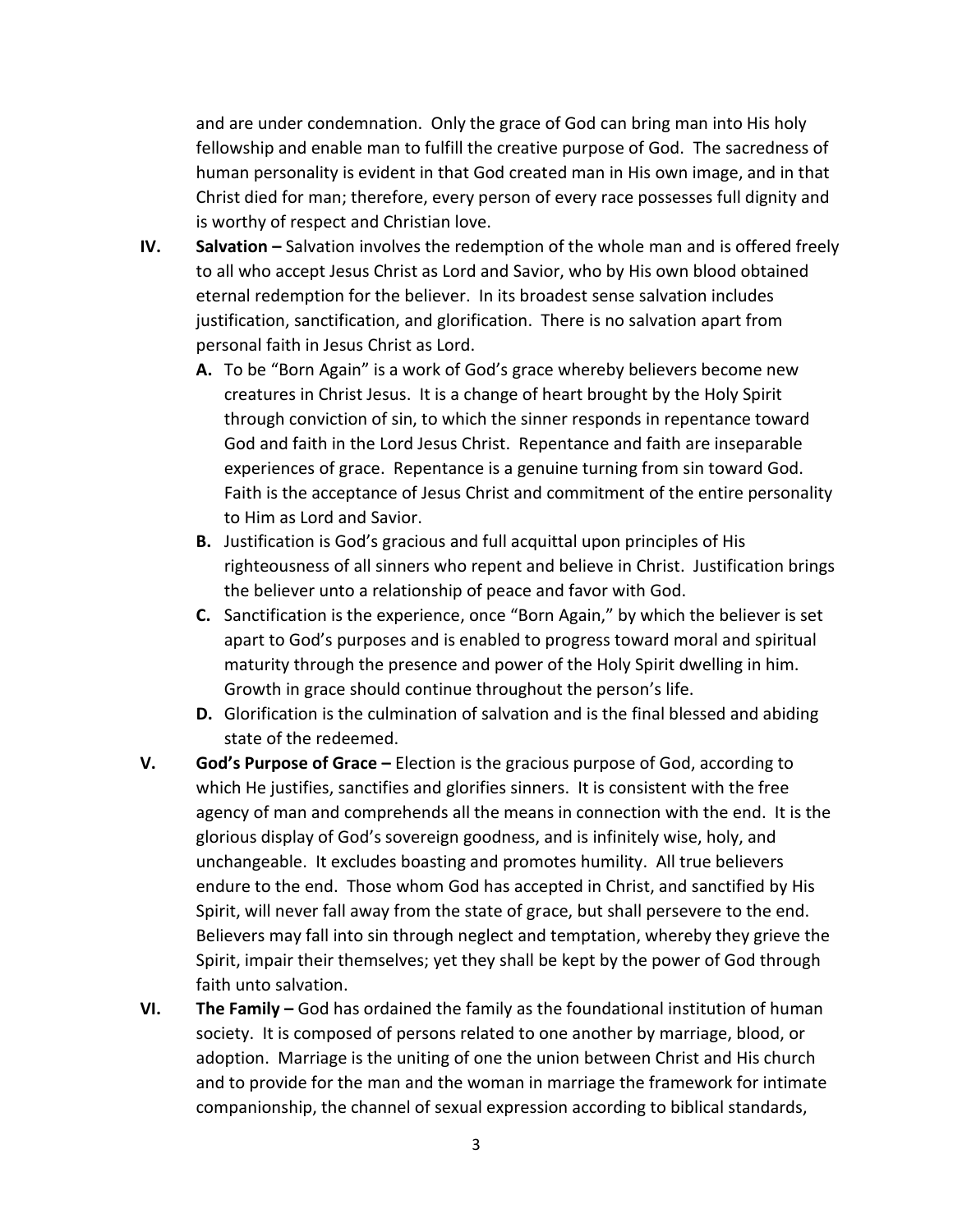and the means for procreation of the human race. The husband and wife are of equal worth before God, since both are created in God's image. The marriage relationship models the way God relates to His people. A husband is to love his wife as Christ loved the church. He has the God-given responsibility to provide for, to protect, and to lead his family. A wife is to submit herself graciously to the servant leadership of her husband and to serve as his helper in managing the household and nurturing the next generation. Children, from the moment of conception, are a blessing and heritage from the Lord. Parents are to demonstrate to their children God's pattern for marriage. Parents are to teach their children spiritual and moral values and to lead them, through consistent lifestyle example and loving discipline, to make choices based on biblical truth. Children are to honor and obey their parents.

Genesis 1:26-28; 2:15-25; 3:1-20; Exodus 20:12; Deuteronomy 6:4-9; Joshua 24:15; I Samuel 1:26-28; Psalms 51:5; 78:1-8; 127; 128; 139:13-16; Proverbs 1:8; 5:15-20; 6:20-22; 12:4; 13:24; 14:1; 17:6; 18:22; 22:6,15; 23:13-14; 24:3; 29:15, 17; 31:10-31; Ecclesiastes 4:9-12; 9:9; Malachi 2:14-16; Matthew 5:31-32; 18:2-5; 19:3-9; Mark 10:6-12; Romans 1:18-32; I Corinthians 7:1-16; Ephesians 5:21-33; 6:1-4; Colossians 3:18-21; I Timothy 5:8, 14; II Timothy 1:3-5; Titus 2:3-5; Hebrews 13:4; I Peter 3:1-7.

**ARTICLE IV – POLITY AND RELATIONSHIP –** Jesus Christ is the head of the church; the true source of all that the church is and does and His glory is to be the objective of every act, function, and motive of the body, both individually and corporately. It is before Him that all other leadership must bow. He communicates His will for The Church through His Word, the Bible. He gives additional guidance by means of the specific leading of The Holy Spirit who indwells the heart of each believer. He calls forth elders in accordance with Acts 14:23 for the church to whom He gives responsibility for the oversight of the church body and the shepherding of its members. Persons meeting the membership requirements and making a written request for membership shall constitute the membership. As an autonomous local church, this church is not subject to the control of any ecclesiastical body.

#### **ARTICLE V – ORDINANCES –**

SECTION I – BAPTISM (John 3:13-17, I Peter 3:21, Romans 6:4) A baptized believer is one who has been scripturally immersed and understands baptism to be a symbol of the salvation which has already been accepted in their life by the grace of God through repentance of sin and faith in Jesus Christ.

SECTION II – THE LORD'S SUPPER (Luke 22:17-20, I Corinthian 11:23-26) The church will observe the Lord's Supper on a regular basis as led by the Pastor, Elders or Lay Pastors. This observance is open to anyone who has accepted Jesus Christ as their personal savior and is seeking His righteousness.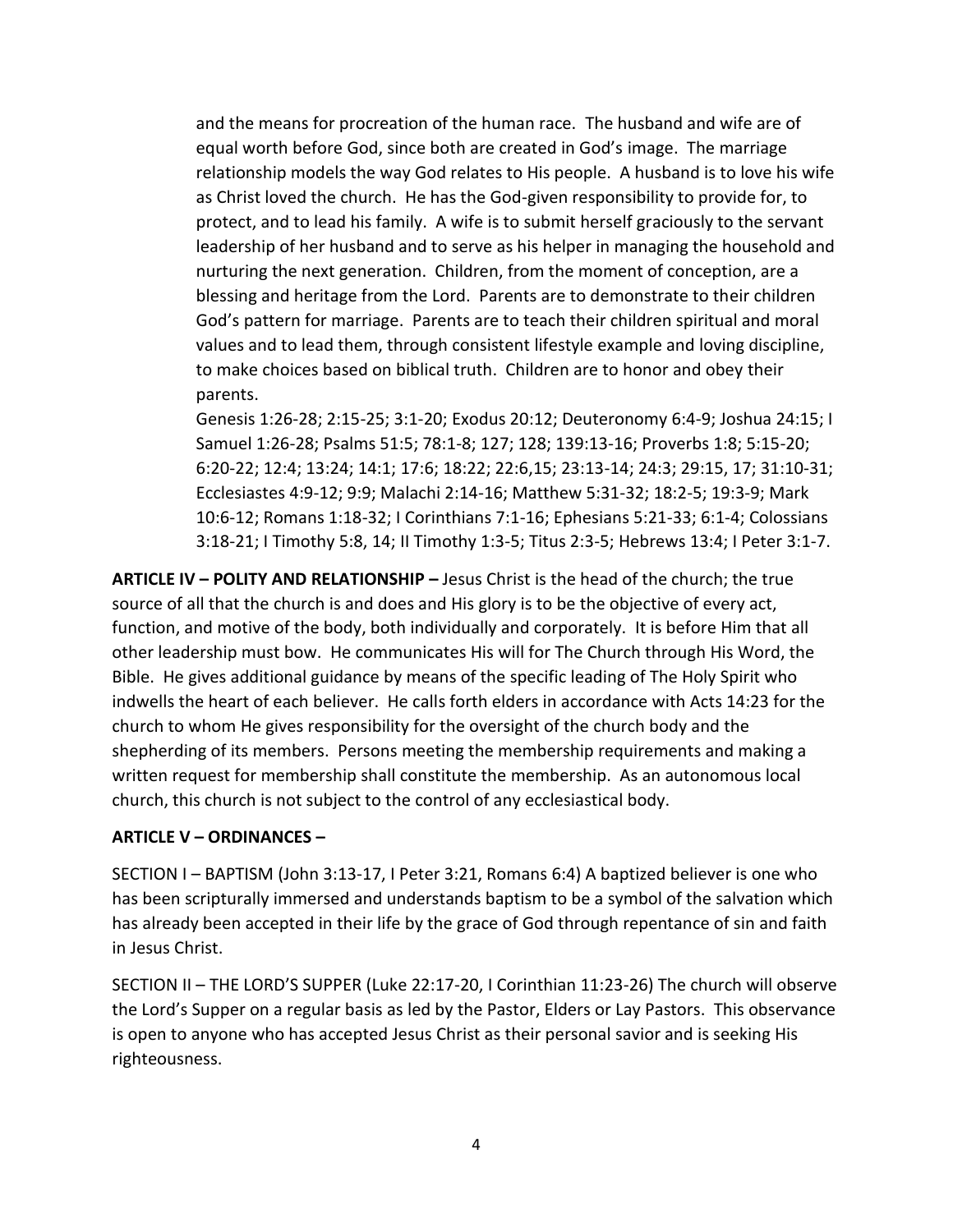**ARTICLE VI – AMENDMENTS –** This constitution may be amended by consensus of the elder body after being presented to leadership for discussion and a nonbinding vote of affirmation by the congregation. In the absence of an elder body this constitution may be amended by a three-fourths (3/4) vote of the active resident members present at a church conference called for that purpose.

**ARTICLE VII – DISSOLUTION –** Upon dissolution of the cowboy church organization, assets shall be distributed for one or more exempt purposes within the meaning of section 501(c)3 of the Internal Revenue Service Code, or corresponding section of any future federal tax code, or shall be distributed to the federal government, or a state or local government, for public purpose.

## **BYLAWS**

## **ARTICLE I – MEMBERSHIP**

SECTION 1 – ESTABLISHING MEMBERSHIP – Membership in the Church is open to anyone 18 years of age or older, who meets the following qualifications:

- 1) A member must be a born-again believer in Jesus Christ that by the grace of God through repentance of sin and faith in Jesus Christ has received salvation.
- 2) A member must have been baptized by immersion after faith in Christ as a testimony of salvation.
- 3) Membership may be established in the following ways:
	- a) By Statement of Faith Candidates may join by affirming that they are baptized immersed believers in the Lord Jesus Christ, holding to the basic doctrinal teaching of this church. Members joining by statement of faith that hold membership in another church are responsible for notifying their former church of their new membership at Bold Cross Cowboy Church.
	- b) By Baptism Candidates accepting Christ as their Savior and requesting believer's baptism by immersion may be accepted as members upon baptism.
- 4) All candidates for membership shall give a verbal testimony of their conversion, baptism, and current relationship with Christ and acceptance of the church's mission statement and doctrinal teaching to the pastor or designated member of leadership.

SECTION 2 – TERMINATION OF MEMBERSHIP – A person's membership may be terminated in one of the following ways:

- A. Death
- B. Transfer of Membership
- C. Exclusion

If a member conducts himself in a manner which brings the name of Christ and the church into disrepute, or is found to be undermining church unity, it will be the responsibility of the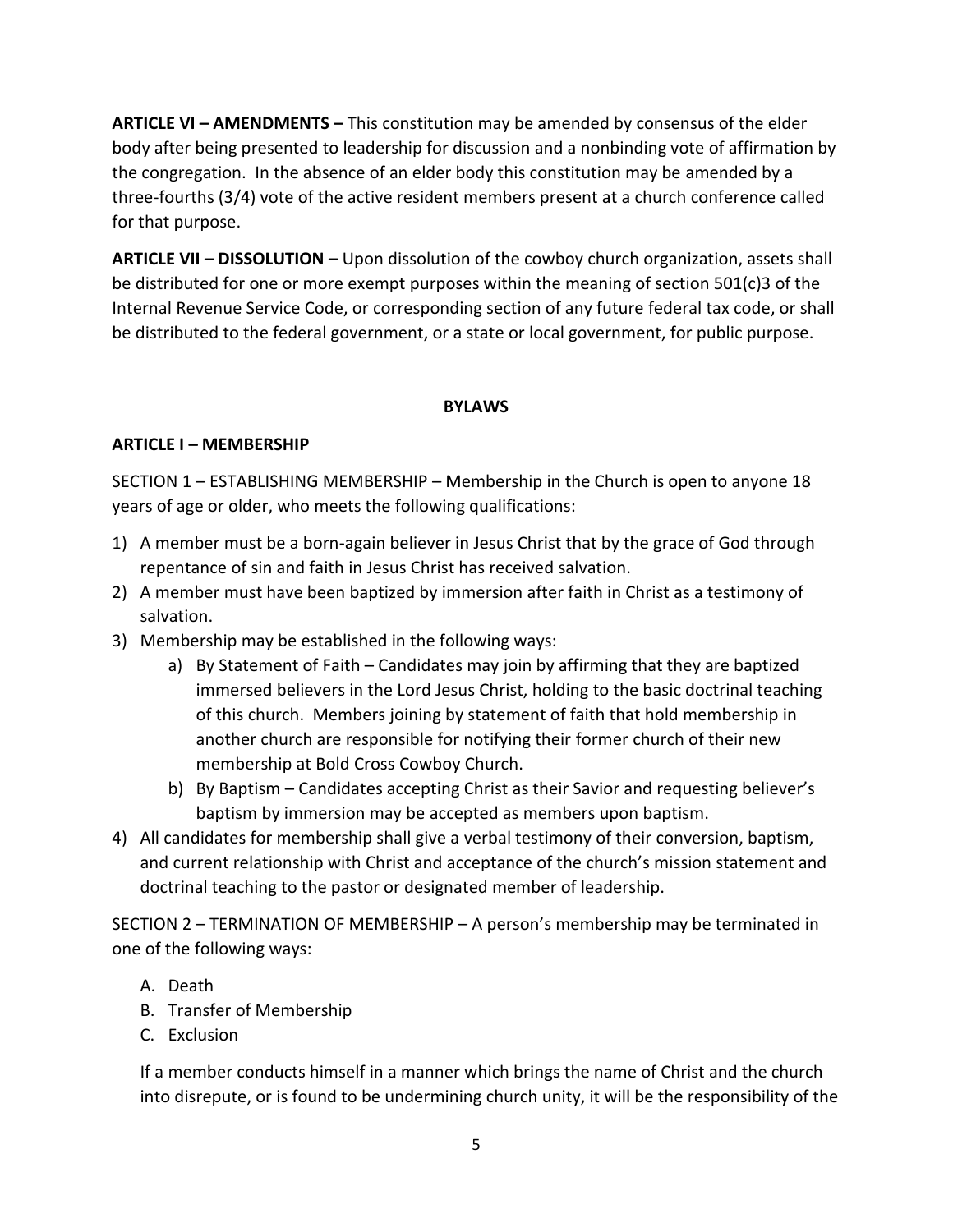elders under the guidance of the pastor to attempt to restore the member in a spirit of love according to the guidelines set forth in Matthew 18:15-17 and other scriptures. If the member fails to respond positively to these attempts or vocally espouses a belief system or doctrinal interpretation that is contrary to what is taught in this church and it is deemed by the elders to be detrimental to the spiritual health of the congregation, exclusion will require a consensus of the elder body.

SECTION 3 – RIGHTS OF MEMBERS – Each active resident member present has the right to one (1) vote on any issue put forth by the elders for a vote or that this document specifies. The right of a member to vote shall cease upon the termination of his membership in the church. The right of a member to vote shall cease upon the termination of his membership in the church. The right of a member to vote may be suspended if the member is involved in an unresolved elder intervention or if the member is no longer an active resident member. An active resident member is a member on the church role who lives in or around the Grayson County area and has been in good standing for at least 30 days. Active resident members have the right to vote on the following matters; the call of the pastor, and other professional ministerial staff, the nomination of elders, the annual church budget, indebtedness for all other aspects of church business that exceeds 20% of the annual church budget, the disposition of all or substantially all of the assets of the church, the merger or dissolution of the church, and any other matter submitted by the elders to the church for a vote. Members have the right to be considered for church leadership positions that they are qualified to hold and a right to all the benefits of church fellowship outlined in scripture.

## **ARTICLE II – MINISTERIAL LEADERSHIP**

# SECTION 1 – PASTOR & ASSISTANT PASTOR

- A. Call Upon a vacancy in the pastorate the Elders are responsible to appoint a pastor search team and for determining the process for calling a pastor/assistant pastor. In accordance with Acts 14:23 the Elder body must be in consensus on a single candidate before he is presented to the church for affirmation. Spiritual authority will be given to the new pastor/assistant pastor by appointment of the elder body. The congregation will affirm his appointment and submission to this spiritual authority by extending a call.
- B. Duties The pastor or assistant pastor, along with the counsel of the Elders, shall be the spiritual leader of the congregation. He shall preach and teach the word of God, lead the church in a regular worship services, administer the ordinances of the church, serve as moderator at church conferences, provide leadership to the ministerial staff, serve as overall administrator of the church with counsel and accountability of the elders, work to implement the model of church structure and function laid out in this constitution and generally fulfill all his pastoral duties as set forth in scripture.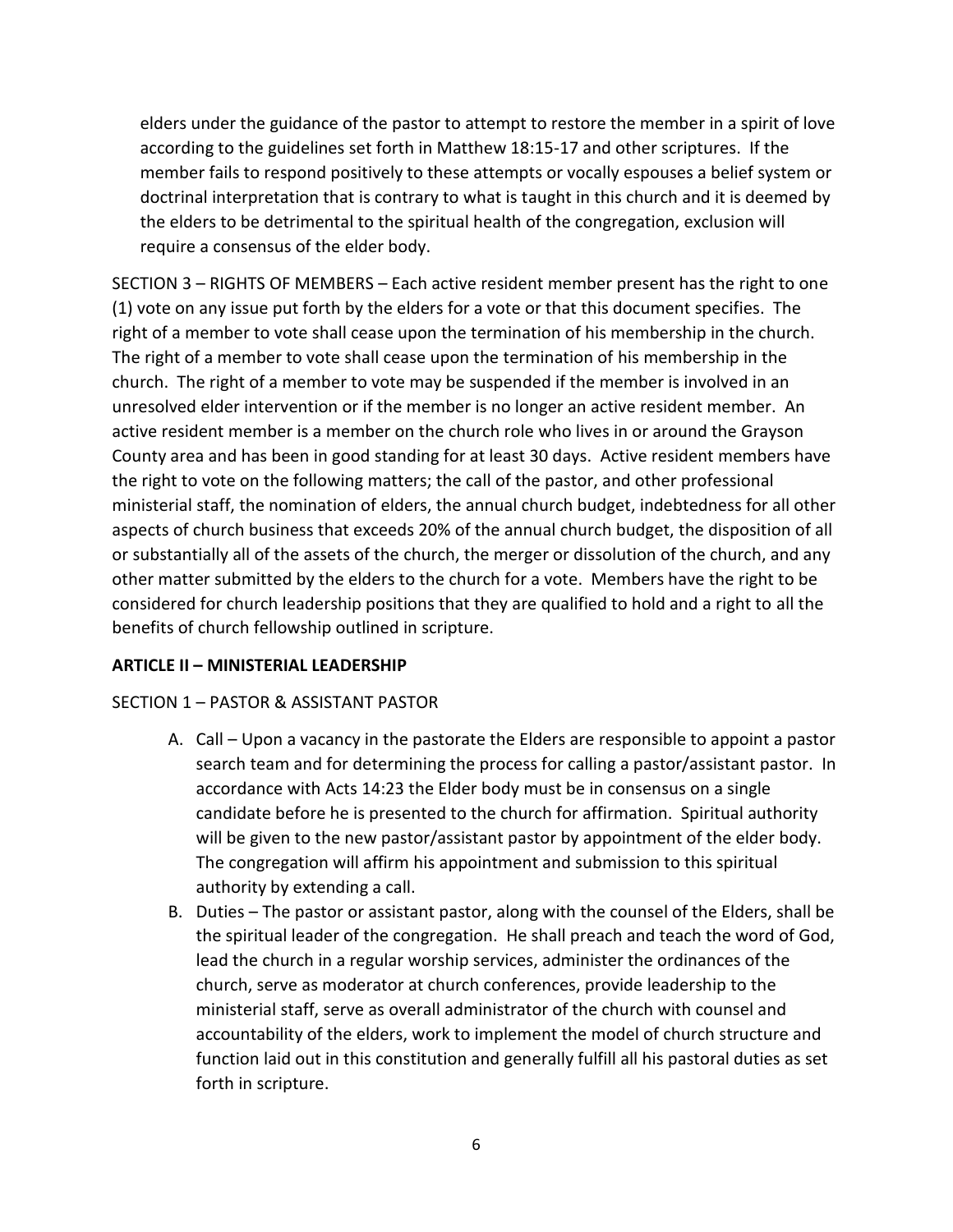C. Termination – The pastor/assistant pastor's duties may be terminated by consensus of the elder body, excluding the pastor/assistant pastor if the pastor/assistant pastor has engaged in immoral, unbiblical or unethical behavior that brings reproach on the Church of Christ, if these issues cannot be resolved through biblical intervention. If the elder body fails to resolve any matters relating to pastor biblical accountability, the active resident members can call for a vote of removal by a written petition 50% of active resident members presented to the elders. After receiving a petition for removal with 50% of active resident members as signatures the elders will call for a vote of removal. The pastor/assistant pastor may be removed by a vote of three fourths (3/4) of active resident members.

#### SECTION 2 – ELDERS

A. Purpose and Function – Elders shall serve to provide spiritual leadership and accountability to the church and fulfill elder duties in accordance with scripture. They will provide a brotherhood of support and accountability for the pastor/assistant pastor, assist the ministry teams with difficult issues, serve as arbiters in matters of conflict or church discipline and in general provide spiritual leadership, guidance, and assistance wherever and whenever appropriate. The elder body shall be made up of no less than two and no more than five appointed men including the pastor and assistant pastor. The pastor is the lead elder.

Decision Making Body – Elders use their spiritual leadership to empower the congregation to make ministry decisions through teams within scriptural and constitutional guidelines. Elders are a decision-making body in matters related to administration, church direction, when a ministry team cannot reach consensus on an issue, when the functional structure does not exist or breaks down, and in matters of church discipline or pastoral accountability.

Confidentiality – All discussions between the elders regarding church discipline or other accountability matters are strictly confidential; this includes not discussing confidential elder issues with the spouses of elders or other church members. Breaking confidentiality is grounds for removal.

B. Qualifications – An Elder must be an active resident of the Bold Cross Cowboy Church for no less than two (2) years and be in good standing. An Elder must be someone who the existing elder body believes has a true calling from God that has been demonstrated by service. Elders need to meet a minimum level of the scriptural qualifications in I Timothy 3:1-12. An Elder must have an understanding and desire to see that the mission of the church and its values are upheld. Elders must be willing to rearrange their daily schedules or do whatever it takes to ensure the Mission of the Church and any business necessary is fulfilled. Elders must be men of spiritual maturity. An Elder must preclude his role and authority in any situation that is or could be perceived as a conflict of interest.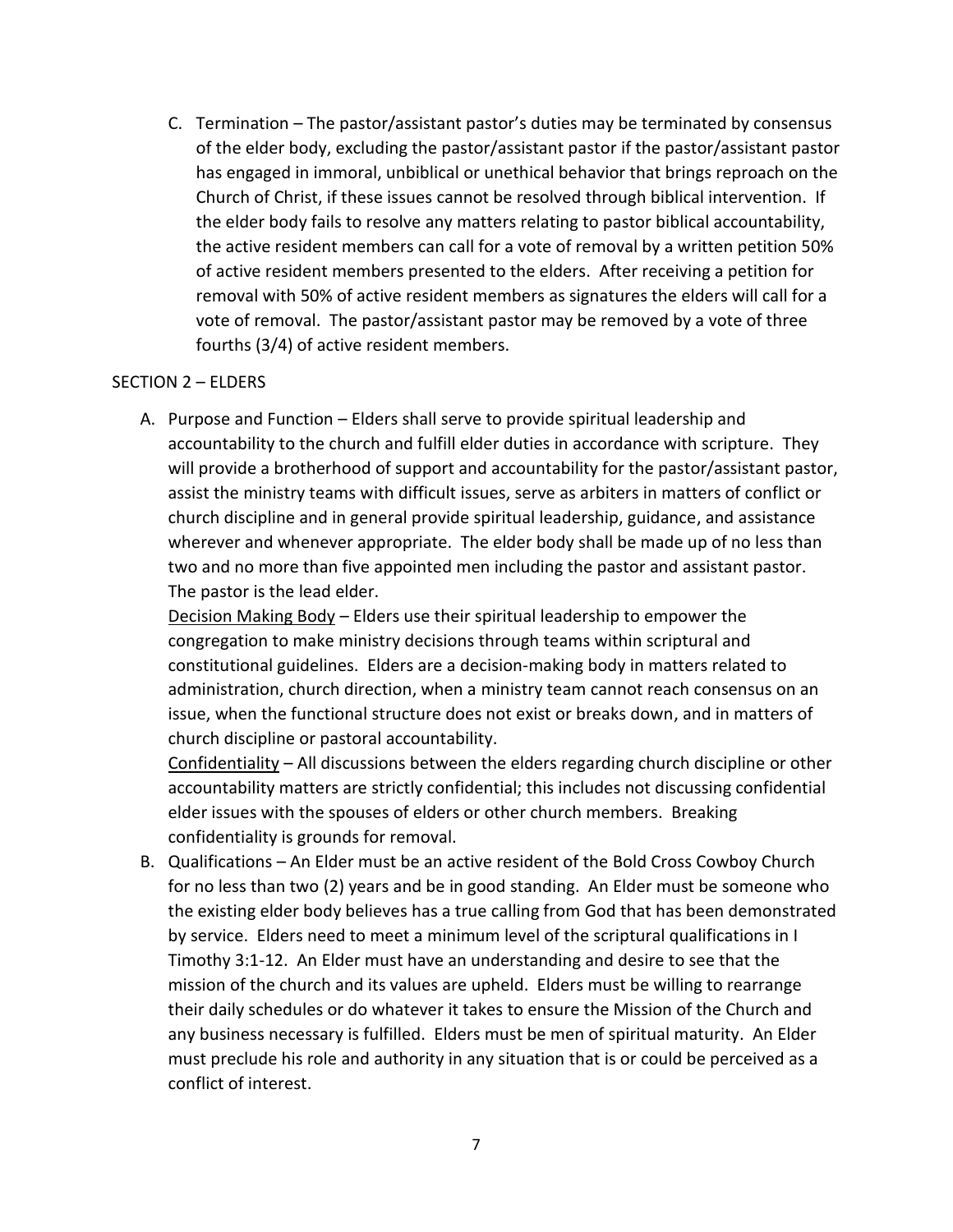- C. Selection and Term of Office Thereafter on a pre-determined Sunday each year, the active resident members of the church will be asked to submit in writing the names of men to serve as elder. In accordance with Acts 14:23, the elder body will appoint new elder(s) from this list of nominees. All terms will be three years and only one new elder is to be appointed each year. After an elder has rotated off for a year he will be eligible to be a candidate for elder again if it is determined that he is still qualified.
- D. Removal Elders other than the pastor and assistant pastor may be removed from office by their own decision or by consensus decision of the other elders. Removal shall be based upon being spiritually unqualified, the inability to serve or as a result of the process laid out in Matthew 18:15-17 and other scriptures or failure to fulfill their commitments as an elder. If the elder body fails to resolve any matters relating to elder biblical accountability, the active resident members can call for a vote of removal by a written petition 50% of active resident members presented to the elders. After receiving a petition for removal with 50% of active resident members as signatures the elders will call for a vote of removal. The elder may be removed by a vote of three fourths (3/4) of active resident members.
- E. Vacancies Elder vacancies can occur by death, resignation, or removal. When a vacancy occurs, the existing elders shall appoint a replacement, if warranted and qualified replacement is able and willing to serve.

## SECTION 3 – PROFESSIONAL MINISTERIAL STAFF

- A. Selection If it is determined by the pastor/assistant pastor and or the elder body that additional professional ministerial staff, other than the pastor/assistant pastor, is needed in fulfilling the church's mission they may be employed by the church. After getting budget approval for the compensation package, the personnel team will seek out candidates to fill the position. The top three candidates will be presented to the pastor/assistant pastor. The pastor will make the final selection for the staff position.
- B. Duties Professional ministerial staff persons will have specific and written job descriptions as outlined by the pastor/assistant pastor and or Personnel Team.
- C. Termination The minister's duties with the church may be terminated by resignation, death, or dismissal. Dismissal can be made by the pastor/assistant pastor or the elders.

## SECTION 4 – LAY PASTORS

- A. Purpose and Function The lay pastors will serve in the biblical role described in scripture as deacon (Acts 6:1-4, I Timothy 3:1, 8-10). They are directed by the pastor/assistant pastor and elders to help carry out ministry duties. They are appointed and replaced by the pastor/assistant pastor, with consensus of elders, at his discretion.
- B. Selection Lay pastors shall be appointed as needed by the pastor/assistant pastor with consensus of elders.
- C. Terms of Office The term is one year but multiple terms may be served by mutual consent.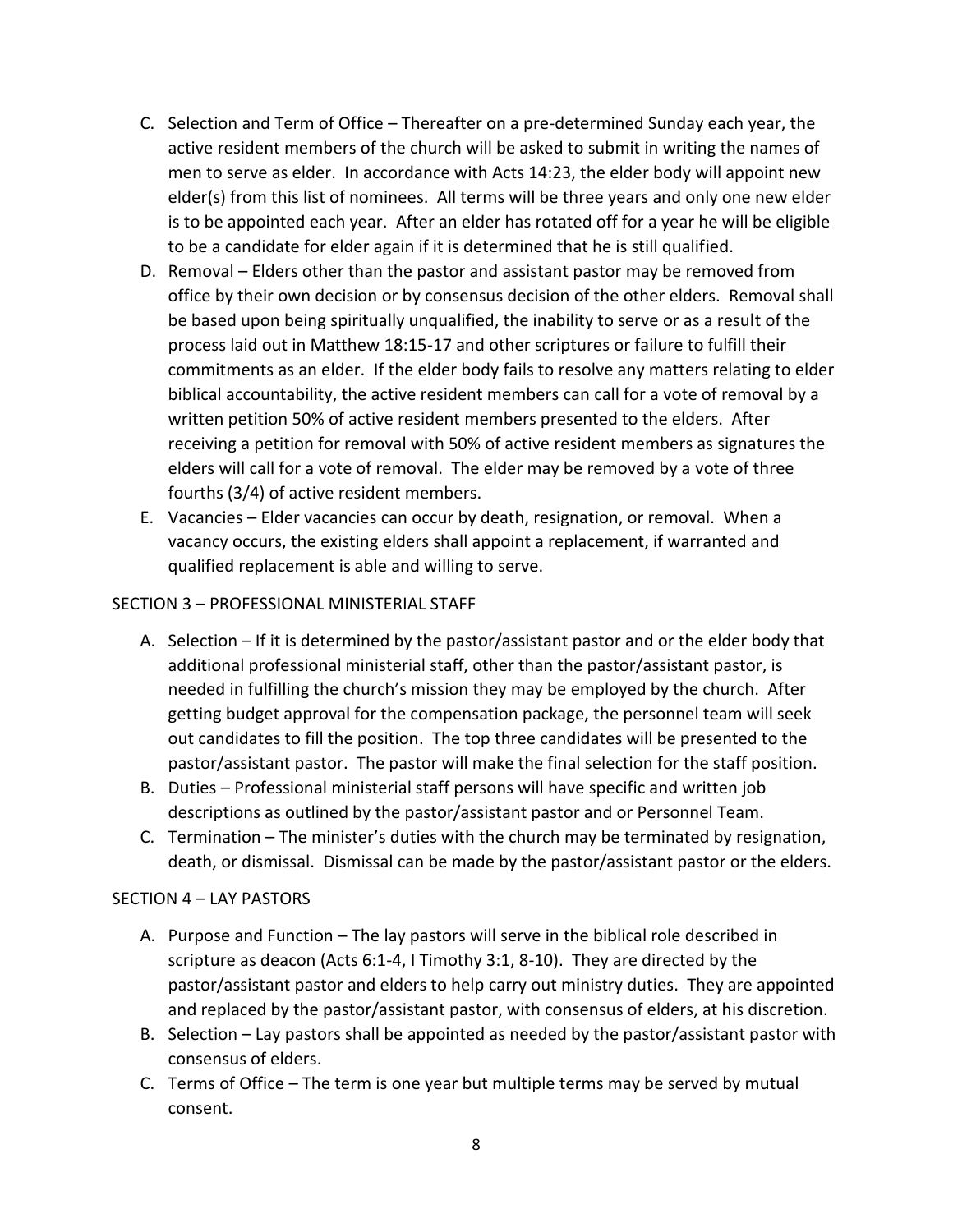D. Removal – A lay pastor may be removed before their term of office expires by death, resignation, or dismissal by the pastor/assistant pastor and or elders.

## **ARTICLE III – SUPPORT STAFF**

SECTION 1 - Selection – The pastor/assistant pastor, elders and or church administrator determine the need for support staff. Once a need is determined, budget approval by the church must be in place before a position can be filled.

- A. Duties Support staff persons will have specific and written job descriptions as outlined by the pastor/assistant pastor, elders and or church administrator.
- B. Termination Dismissal may be made by the pastor/assistant pastor, elders and church administrator.

# **ARTICLE IV – TEAMS**

SECTION 1 – GENERAL MINISTRY TEAMS (Mark 3:13-18; 6:7-13; Luke 6:12-16; I Corinthians 12:17-31)

- A. Purpose and Function Ministry teams shall be organized to carry out the specialized ministries of the church. Each ministry team shall have specific functions and responsibilities as assigned or approved by the pastor/assistant pastor and or elders.
- B. Structure Team leader, lay pastor, pastor/assistant pastor, elders and church administrator may appoint members of the congregation to a team and empower them to make ministry decisions for a specific area of ministry. Those empowered to make decisions are called team representatives. The best practice is to have no less than four (4), no more than ten (10) team representatives and as many supporting members as needed to carry out the mission of the ministry team. Teams will function by consensus, not majority vote. If consensus cannot be reached, the matter must either be tabled or prayed about before being addressed again or placed before the elder body for a final decision.
- C. Qualifications Team leaders will serve as a team representative on the team. Team representatives are members who represent the team in reaching consensus about decisions. Team representatives must be active resident members of the church in good standing, love the Lord and have a desire to see his kingdom grow, have credibility with other church members, have a passion for the mission of the team, be determined to make the team a top priority in their lives (this means they are willing to rearrange their daily schedules or do whatever it takes to participate in team meetings and activities), and desire to use their talents and abilities to accomplish the team's mission. Team members must be willing to practice biblical Christianity. Non-church members can be active on ministry teams but cannot be representatives that reach consensus on decisions.
- D. Formation of Teams General ministry teams may be formed by the pastor/assistant pastor and elders.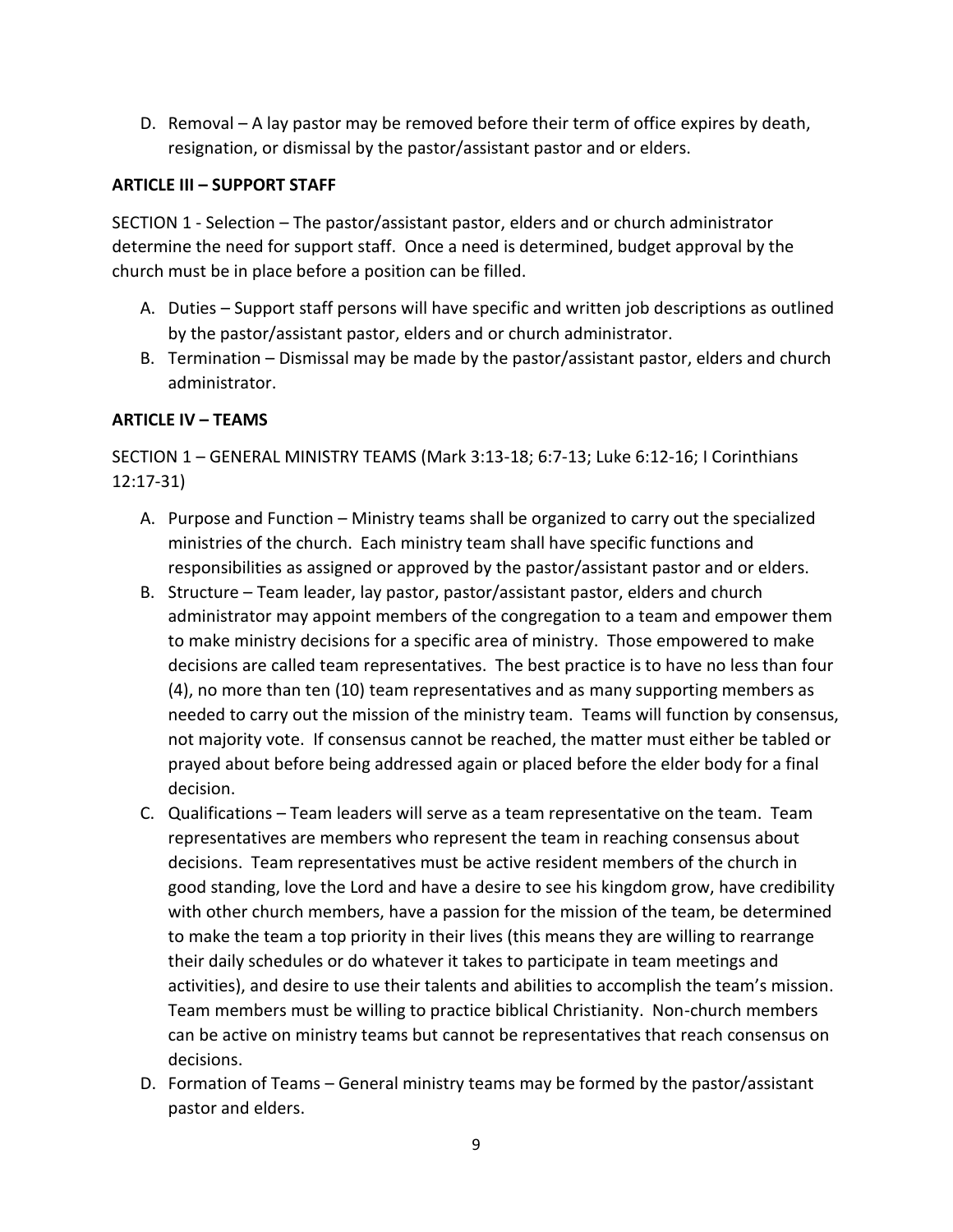- E. Selection and Term of Office Team representatives of general ministry teams are appointed by the team leader, lay pastor, pastor/assistant pastor, elders and or church administrator. The term of office for general ministry team members will be one year, but members may serve multiple terms by mutual consent.
- F. Removal If a team member or team representative causes conflict or fails to carry out his or her responsibility to the team they may be removed from the team by the team leader, lay pastor, pastor/assistant pastor, elders and or church administrator.

## SECTION 2 – STANDING TEAMS

- A. Purpose and Function Standing teams shall be in place to assist in finding and providing the tangible resources necessary to effectively carry out the church's ministries and business.
- B. Structure Standing teams are structured the same as ministry teams.
- C. Qualifications Qualifications are the same as those general ministry team representatives and members.
- D. Standing Teams The standing teams of the church shall be:
	- 1. Personnel Team The personnel team will have six (6) members and will be responsible to ensure that the church has adequate support staff to effectively carry out it's ministries. They will fill staff vacancies after a need is determined by the team associated to the position and directed by leadership team, conduct periodic staff evaluations, make salary recommendations, and mediate church/staff disputes, terminate staff based on poor evaluations or as directed by the elders and or the leadership team.
	- 2. Facility Team This team is responsible to ensure that the church has adequate facilities to effectively carry out its ministries. They will oversee the care, maintenance and use of all facilities and grounds except the arena. They will not oversee paid staff.
	- 3. Audit Team The audit team is made up of no less than three (3), no more than seven (7) team reps. They meet once a month to audit the financial records. They only verify and report. They have no decision-making authority about how money is spent other than what is already listed in **ARTICLE I – MEMBERSHIP; SECTION 3 – RIGHTS OF MEMBERS.**
	- 4. Arena Team The arena team shall be responsible for the oversight, care, maintenance and use of the arena and all arena ministry events.
- E. Selection and Term of Office Members of standing ministry teams may be appointed by the pastor/assistant pastor, elders, church administrator and or be enlisted by others who have been given that authority by same and do so under their supervision. The term of office for standing ministry team members will be two (2) years.
- F. Removal If a standing team member causes conflict, fails to carry out his or her responsibility to the team they may be removed by the team leader, lay pastor, pastor/assistant pastor, elders and or church administrator.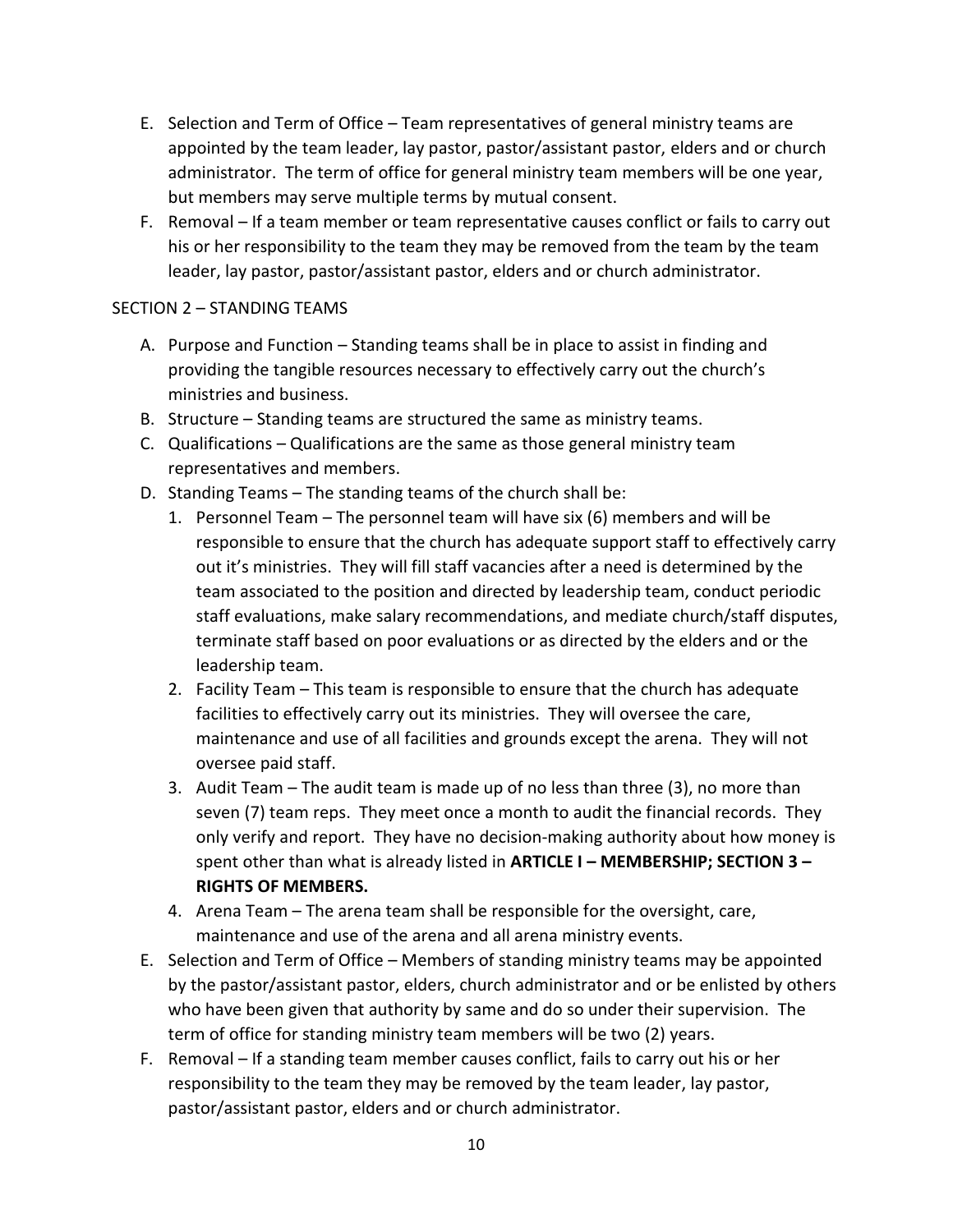## SECTION 3 – LEADERSHIP TEAM (Mark 6:30-31)

- A. Purpose and Function The leadership team will serve to provide a forum in which the various ministry teams can brainstorm, coordinated activities and events, share resources, and generally work together to enhance the overall effectiveness of the church's ministries. It will be responsible for setting the church calendar and holding all ministry teams accountable to the church's mission statement, values and constitution.
- B. Structure The leadership team will consist of the pastor/assistant pastor, elders, lay pastors and church administrator.
- C. Meetings The leadership team will meet as often as necessary to effectively coordinate the activities and events of the church to ensure cooperation between teams, to give reports on the financial position of the church, and other church issues. As well as reports of various ministries in the church. All regularly scheduled leadership meetings are open.

## **ARTICLE V – CORPORATE OFFICERS**

SECTION 1 – PRESIDENT – The senior pastor shall serve as the president and overall administrator of the corporation. He will serve as moderator at church conferences and be responsible for the overall affairs of the church.

SECTION 2 – VICE PRESIDENT – The assistant pastor shall serve as the vice president and overall administrator of the corporation  $2^{nd}$  to the senior pastor (President). He will be responsible for ensuring that the daily business affairs of the church are appropriately and effectively executed.

## SECTION 3 – TRUSTEES

- A. Trustees shall sign the title to church property; all legal documents involving the sale, mortgage, purchase, or rental of property; all notes and loan instruments; and such other legal documents as may require execution on behalf of the church. There shall be 3 trustees.
- B. Selection and Term of Office The trustees will be the current elders or appointees by the pastor/assistant pastor.
- C. The trustees will have no decision-making authority, they will only execute the will of the church in legal matters. The elders that serve as trustee's duties will cease upon end of their term of office.

## SECTION 4 – CLERK/SECRETARY

- A. Purpose and Function The church administrator shall serve as secretary of the corporation. The responsibilities of the administrator will be to keep the minutes of all church conferences, ensure that a proper file of all members is maintained.
- B. Selection and Term of Office A volunteer may be appointed by the pastor/assistant pastor and elders. The church administrator shall serve as church clerk.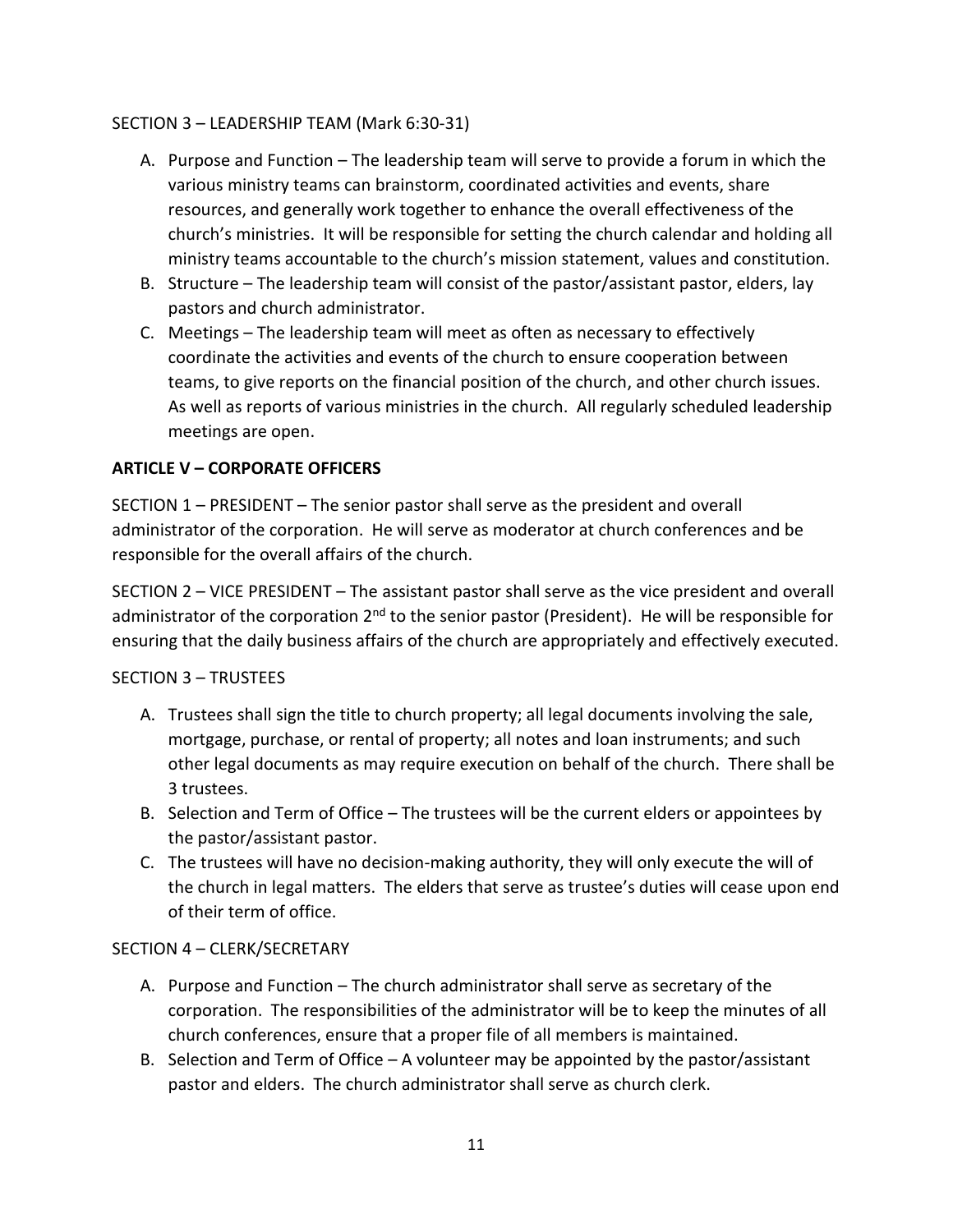SECTION 5 – VACANCIES – In the event a vacancy occurs in any corporate office, the elders shall appoint a successor to fill the unexpired term.

# **ARTICLE VI – CHURCH BUSINESS**

## SECTION 1 – FINANCES

- A. Fiscal Year The fiscal year of the church will be on a calendar year basis beginning on January 1 and ending December  $31<sup>st</sup>$  of each year.
- B. Accounting Procedures A system of accounting that will adequately provide for the handling of all funds shall be the responsibility of the audit team.
- C. Budget The audit team, in consultation with the pastor/assistant pastor, elders and leadership team, shall prepare and submit a budget for congregational approval prior to the beginning of each fiscal year.
- D. Checks, Drafts, Etc. All checks, drafts or orders for the payment of money, notes or other evidences of indebtedness issued in the name of the church shall be signed by at least two (2) people who have been designated by the elders or pastor/assistant pastor for that purpose. The pastor/assistant pastor must have administrative access to all bank accounts and only on a last resort, sign checks. The best practice is for the pastor/assistant pastor's spouse, an elder and or an elder's spouse or other relations of conflict of interest not serve as check signers.
- E. Deposits All funds of the church shall be deposited from time to time to the credit of the church in such banks, trust companies or other depositories as determined by consensus of the church clerk, pastor/assistant pastor and elders.

# SECTION 2 – SPECIAL CHURCH CONFERENCES

- A. Special Church Conferences Church conferences may be called by the elders or by written petition of 50% of the active resident members presented to the elders.
- B. Notices Notices of the time and place of all church conferences shall be given no later than the Sunday prior to such meetings by publication in the church newsletter or worship bulletin or by public announcement at a regular Sunday morning worship service.
- C. Place of Church Conferences All church conferences shall be held on the premises of the church.
- D. Quorum The active resident church members present at any duly called church conference shall constitute a quorum.
- E. Proxies Voting by proxy at any church conference shall not be allowed or recognized.
- F. Will of the Church All ministry teams, officers, and organizations of the church shall carry out the will of the church on any given matter, duly expressed by its vote.
- G. Conduct of Church Business All business of the church shall be conducted in a manner that honors Christ and respects others. The church shall strive to seek the will of God by prayerful deliberation and common consensus.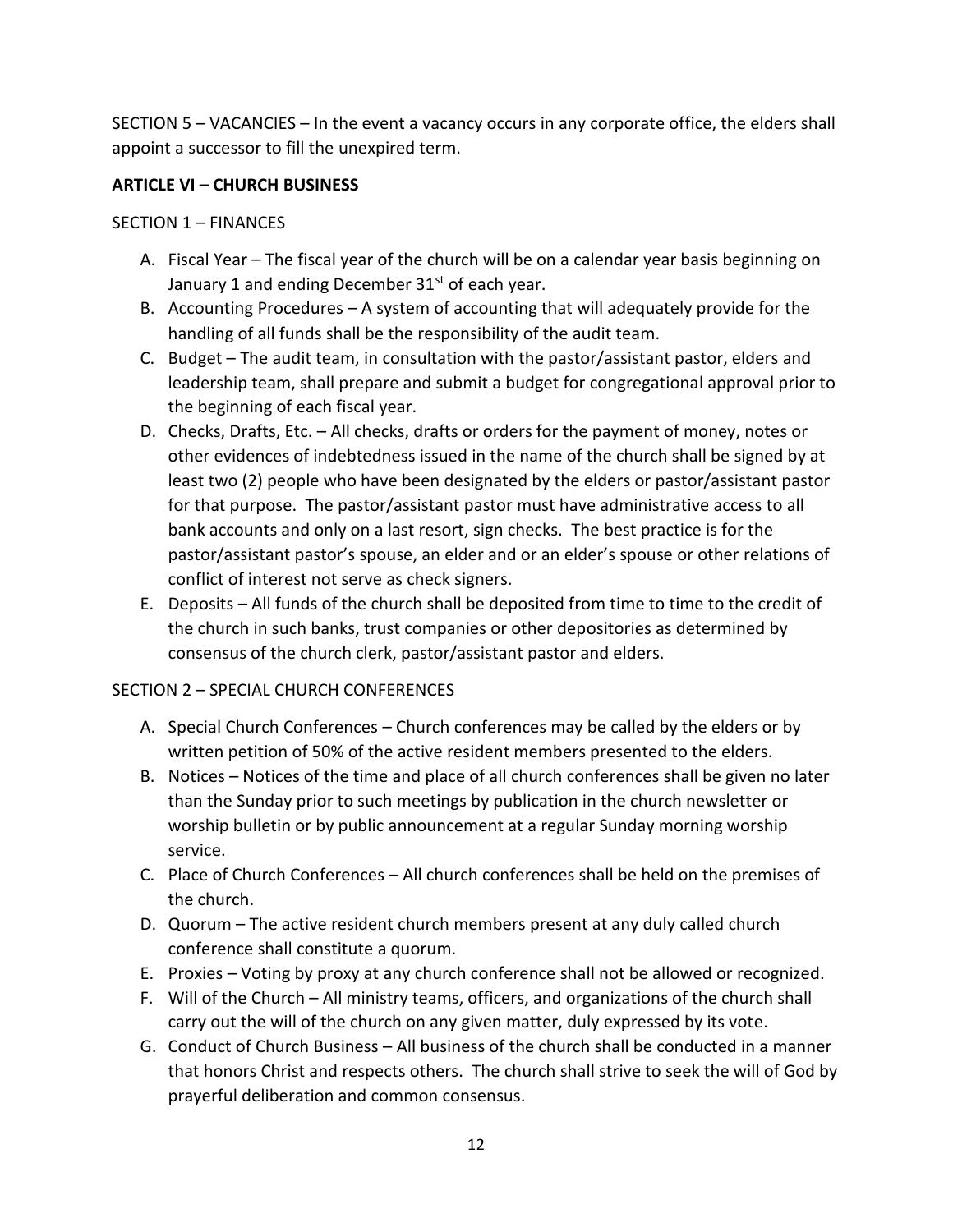SECTION 3 – CONTRACTS – The trustees shall execute and deliver any contract or instrument in the name of the church which may be authorized by the church to be so executed and delivered. In this connection, the church body shall be the ultimate authority for all actions taken by the church and no other person, organization or corporate officer shall have any authority to contract or otherwise bind the church without express authorization from the church body.

SECTION 4 – BOOKS AND RECORDS – The church shall keep and maintain a complete and accurate record of all financial accounts, membership lists, and church conference minutes at its principle office. All books and records of the church may be inspected by any active resident member for any purpose at any reasonable time. The resident member of the church that is requesting to inspect the books or the records must do so inside the administration building during business hours.

SECTION 5 – PROHIBITION AGAINST SHARING IN CORPORATE EARNINGS – No member, officer, or person connected with the corporation, or any other private individual shall receive at any time any of the net earnings of pecuniary profit from the operations of the corporation, provided that this shall not prevent the payment to any such person of a reasonable compensation for services rendered to or for the corporation in effecting any of its purposes as shall be fixed by the church; and no such person or persons shall be entitled to share in the distribution of any of the corporate assets upon the dissolution of the corporation. All members of the church shall be deemed to have expressly consented and agreed that upon such dissolution or winding up of the affairs of the corporation, whether voluntary or involuntary, the assets of the corporation, after all debts have been satisfied, then remaining in the hands of the officers of the church shall be distributed, transferred, conveyed, delivered, and paid over, in such amounts as the church may determine or as may be determined by a court of competent jurisdiction upon application of the church, exclusively to charitable, religious, or educational organizations which would then qualify under the provisions of Section  $501(c)(3)$  of the Internal Revenue Code and its regulations as they now exist or as they may hereafter be amended.

SECTION 6 – EXEMPT ACTIVITIES – Notwithstanding any other provision of these bylaws, no member, officer or representative of the corporation shall take any action or carried on by any organization exempt under Section 501(c)(3) of the Internal Revenue Code and its Regulations as they now exist or as they may hereafter be amended or by any organization contributions to which are deductible under Section 170(c)(2) of such code and regulations as they now exist or as they may hereafter be amended.

**ARTICLE VII – AMENDMENTS –** These bylaws may be amended by consensus of the elder body after being presented to leadership for discussion and a nonbinding vote of affirmation by the congregation. In the absence of an elder body this constitution may be amended by a threefourths (3/4) vote of the active resident members present at a church conference called for that purpose. (Same as **ARTICLE VI – AMENDMENTS** for the Constitution. Proposed amendments for